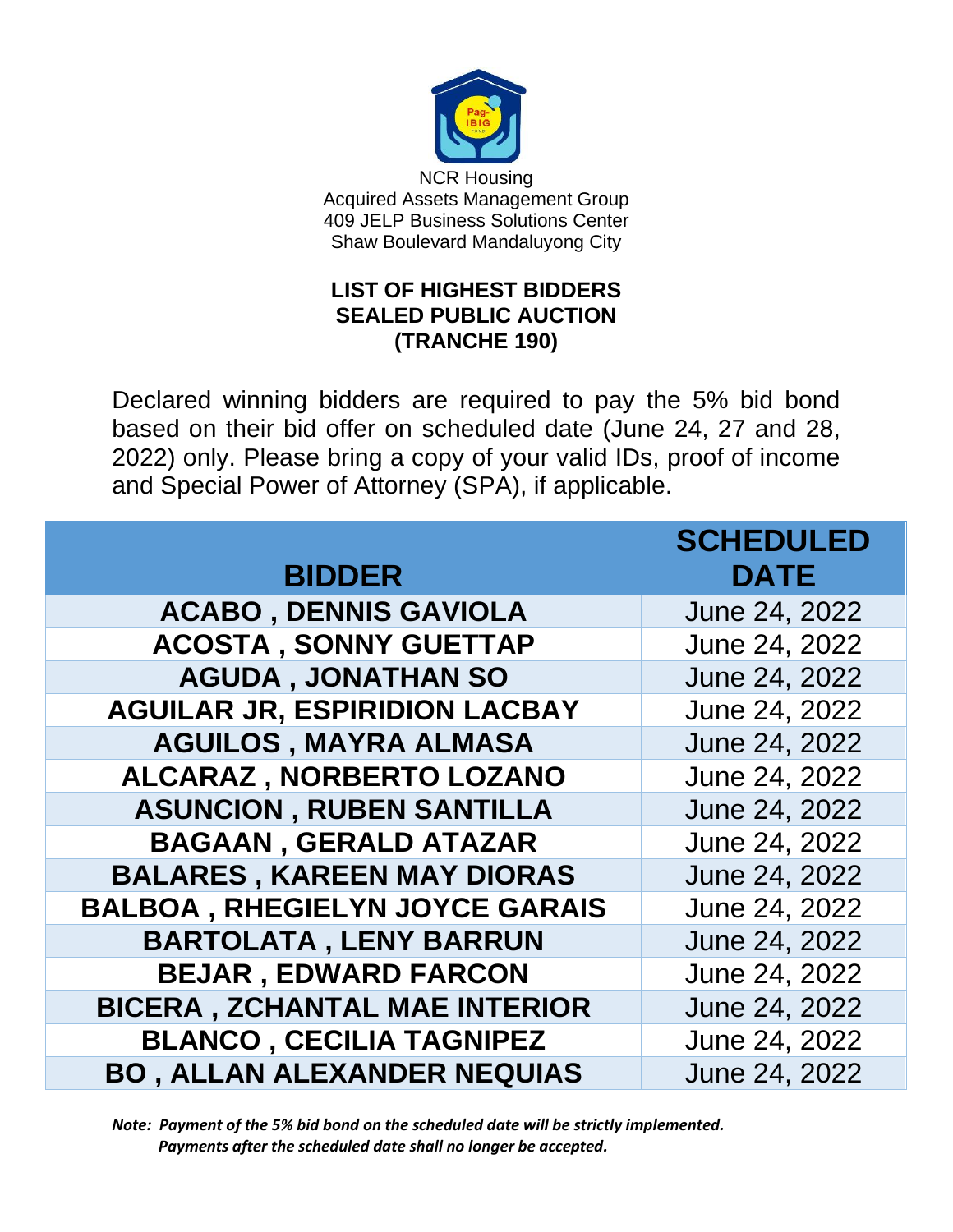| <b>BONETE, RENANTE SARGENTO</b>         | June 24, 2022 |
|-----------------------------------------|---------------|
| <b>BONGAT, BONNALYN BRIONES</b>         | June 24, 2022 |
| <b>BULANO, MARY JOY PANGANIBAN</b>      | June 24, 2022 |
| <b>CAMPOS, CHARMELYN</b>                | June 24, 2022 |
| <b>CAPARROSO, MIGUEL SABELLANO</b>      | June 24, 2022 |
| <b>CARABANA, BENJAMIN JR. NEGAPATAN</b> | June 24, 2022 |
| <b>CLARIN, MARK DANIEL RENDOR</b>       | June 24, 2022 |
| <b>CRUSPERO, NYRELLE ANNE SONSONA</b>   | June 24, 2022 |
| <b>CRUZ, CECILLE QUIGAMAN</b>           | June 24, 2022 |
| <b>DADOR, JESUS VINCENT R</b>           | June 24, 2022 |
| <b>DADOR, ZERIEL DELA CRUZ</b>          | June 24, 2022 |
| <b>DANNUG, JAYMARK TULIAO</b>           | June 24, 2022 |
| DE GUZMAN, TERESA SACRAMENTO            | June 24, 2022 |
| <b>DEL PILAR, BILLY JOE TOTUNA</b>      | June 24, 2022 |
| <b>DELA CRUZ, LEREN BREGUERA</b>        | June 27, 2022 |
| <b>DELOS SANTOS, ALPE FRANCISCO</b>     | June 27, 2022 |
| <b>DERILO, GERALDINE LIROM</b>          | June 27, 2022 |
| <b>DIGMA, EVELYN LACSAMANA</b>          | June 27, 2022 |
| <b>DOMINGUEZ, COLLEEN DE VERA</b>       | June 27, 2022 |
| <b>DUNLAP, JENNIFER RUIZ</b>            | June 27, 2022 |
| ELAURZA JR, LEONARDO LOZADA             | June 27, 2022 |
| <b>ESPARES, MELVIN LUSTRE</b>           | June 27, 2022 |
| <b>ETIS, MICHAEL ABELLA</b>             | June 27, 2022 |
| <b>FAVILLARAN, RICO VISILLAS</b>        | June 27, 2022 |
| <b>FETALCO, GEMAR LATUMBO</b>           | June 27, 2022 |
| <b>FLORENDO, MARIA LORETA YSABELLE</b>  |               |
| <b>IGNACIO</b>                          | June 27, 2022 |
| <b>FOJAS, OMAR CRUZ</b>                 | June 27, 2022 |
| <b>FRANCIA III, ANTONIO MARJOLINO</b>   | June 27, 2022 |
| <b>FRANCISCO, CONSUELO EMBING</b>       | June 27, 2022 |
| <b>FRANCISCO, RUSSELL BANAGAN</b>       | June 27, 2022 |

*Note: Payment of the 5% bid bond on the scheduled date will be strictly implemented. Payments after the scheduled date shall no longer be accepted.*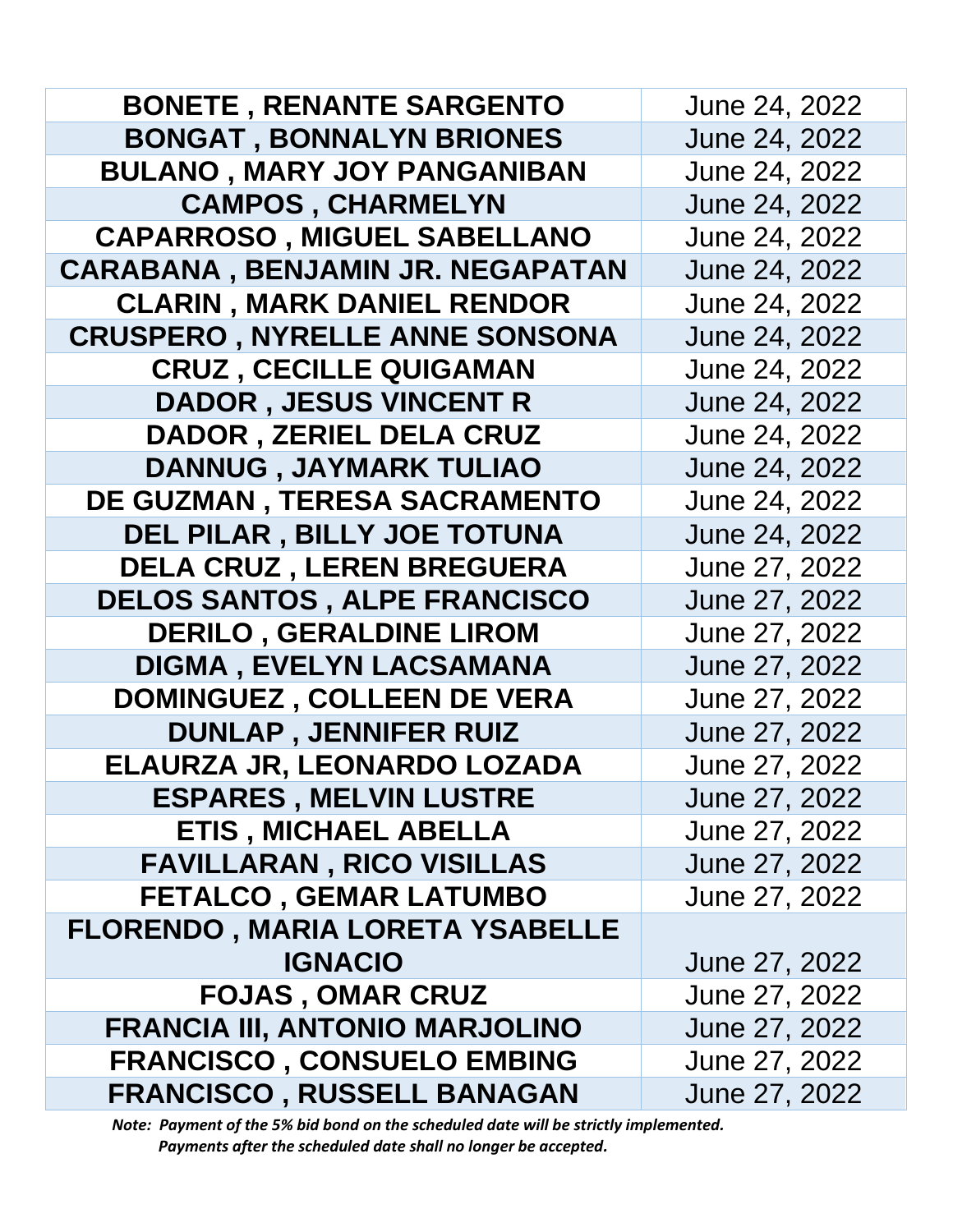| <b>GARCIA, AILEEN RIMANDO</b>          | June 27, 2022 |
|----------------------------------------|---------------|
| <b>GLODOVIZA, MARK LESTER CALVARIO</b> | June 27, 2022 |
| <b>GORGONIO, ALVIN C</b>               | June 27, 2022 |
| <b>GRANADA, MARK JOHN T.</b>           | June 27, 2022 |
| <b>GUADALQUIVER, WILINDA TUSO</b>      | June 27, 2022 |
| <b>JAMILI, JULIUS ALVAREZ</b>          | June 27, 2022 |
| <b>LLANETA, JOY D</b>                  | June 27, 2022 |
| <b>LOPEZ, JEFFERSON MORALES</b>        | June 27, 2022 |
| <b>LUBO, JACQUELENE MIRANDA</b>        | June 27, 2022 |
| <b>MACABIHAG, JOHNNY SANTILLAN</b>     | June 27, 2022 |
| <b>MAGSINO, LUZVIMINDA VALERA</b>      | June 27, 2022 |
| <b>MAHALIN, MARAH MACATIAG</b>         | June 27, 2022 |
| <b>MANGAO, GILBERT MADRONA</b>         | June 27, 2022 |
| <b>MARAGUINOT, ZERRY CAPATI</b>        | June 28, 2022 |
| <b>MATOCYON, JAYSON ALLAS</b>          | June 28, 2022 |
| <b>MENDOZA, KRISCA MARIE BUENA</b>     | June 28, 2022 |
| <b>MIGUEL, JOJO GERVACIO</b>           | June 28, 2022 |
| <b>MUÑEZ, RACHELLE JOYCE PADUA</b>     | June 28, 2022 |
| <b>NAVARRO, MELANIE VERTUCIO</b>       | June 28, 2022 |
| <b>NAVAYRA, HAZEL ROSE ZULUETA</b>     | June 28, 2022 |
| <b>ORIEL, ROGER</b>                    | June 28, 2022 |
| OROGO, GUILLERMO ALBA                  | June 28, 2022 |
| <b>PACO, MARK JONATHAN CORALDE</b>     | June 28, 2022 |
| <b>PALPALATOC, ROCHELLE SENO</b>       | June 28, 2022 |
| PENAFLOR, ANNA LIZA SALVADOR           | June 28, 2022 |
| <b>PERLADO, MARIBEL AVILLA</b>         | June 28, 2022 |
| POYAOAN, ERICA ALYSSA MARIE            |               |
| <b>FALCASANTOS</b>                     | June 28, 2022 |
| <b>RECANA, VILMA ITURALDE</b>          | June 28, 2022 |
| <b>REYES, BERNARD ASUNCION</b>         | June 28, 2022 |
| <b>REYES, IMEE MULI</b>                | June 28, 2022 |

*Note: Payment of the 5% bid bond on the scheduled date will be strictly implemented. Payments after the scheduled date shall no longer be accepted.*